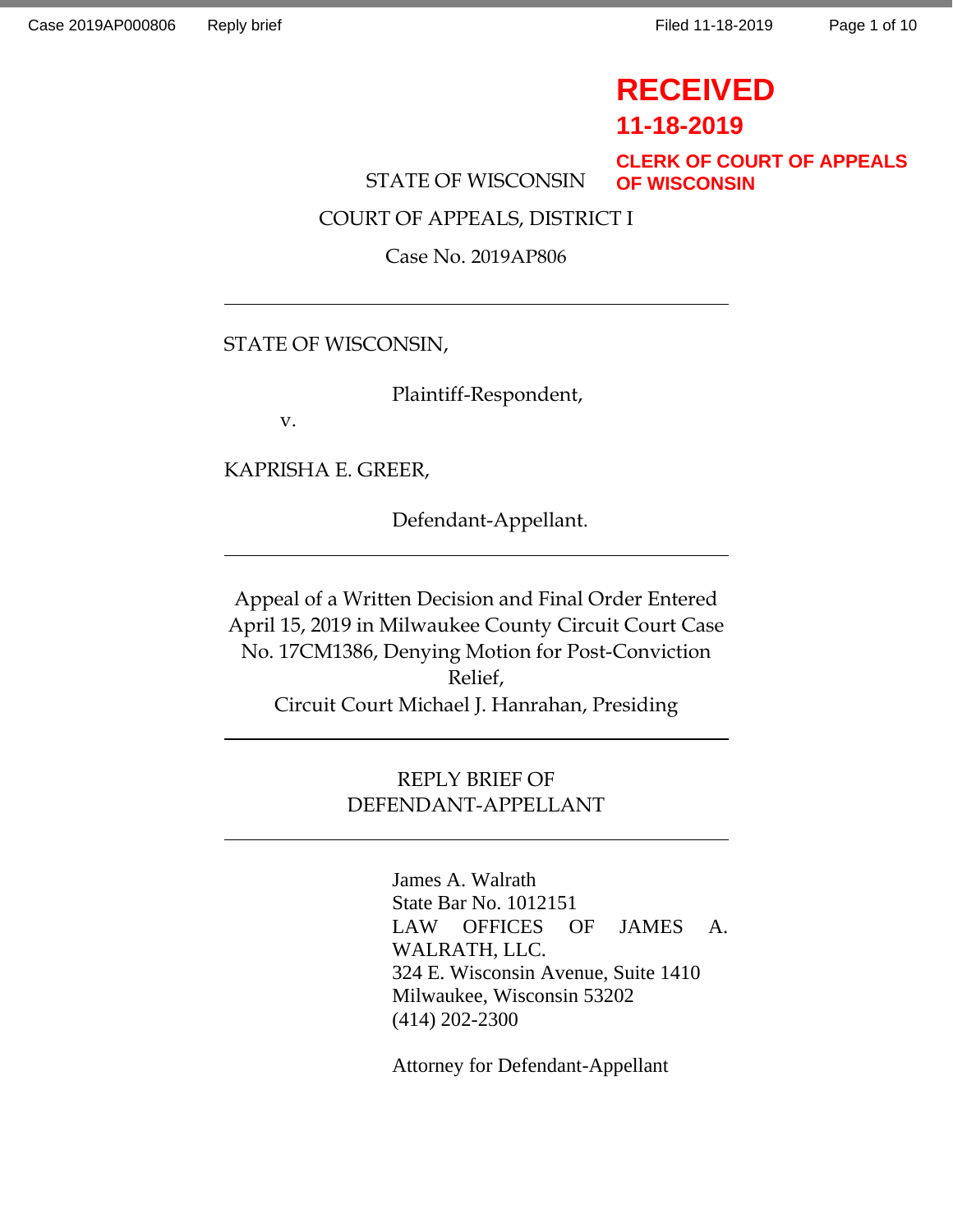## **TABLE OF CONTENTS**

|--|

| $\mathbf{L}$ |  | The issue of whether a true threat instruction should   |  |  |
|--------------|--|---------------------------------------------------------|--|--|
|              |  | have been given, despite the absence of an              |  |  |
|              |  | objection from trial counsel, is appropriate for review |  |  |
|              |  | for the same reasons given in State $v$ .               |  |  |
|              |  |                                                         |  |  |

- II. The prosecutor and the complaining witness, who responded to a leading question from the prosecutor, deliberately injected the true threat theory into the case as a basis to convict Kaprisha Greer, despite the prosecutor's pretrial representation that he would not do so………………………………………………….3
- III. Omission of the true threat paragraph in the jury instructions was reversible error…………………......4

|--|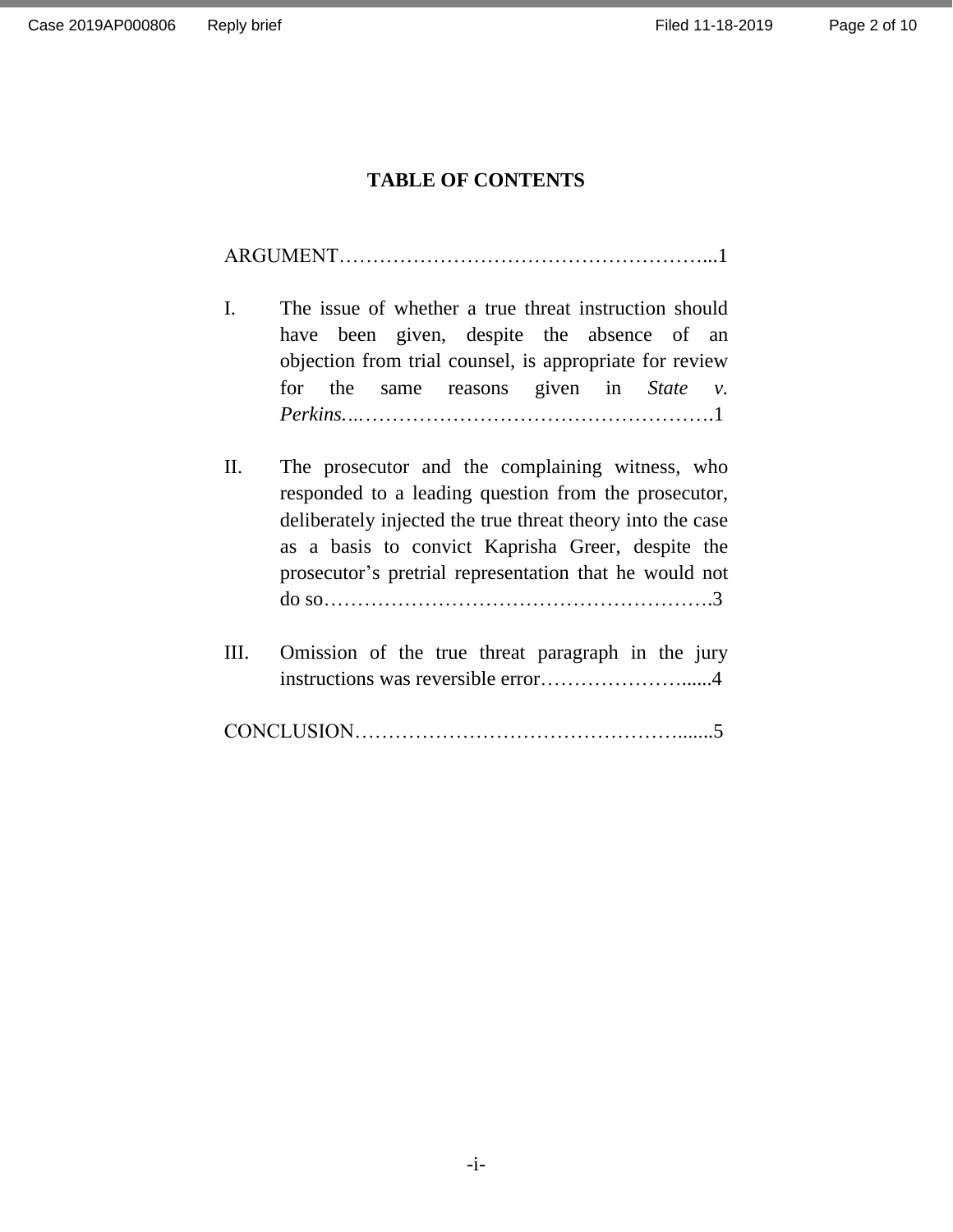## **TABLE OF AUTHORITIES**

#### Cases

| State v. A.S., 2001 WI 48, 243 Wis.2d 173, 626           |
|----------------------------------------------------------|
| State v. Perkins, 2001 WI 46, 243 Wis.2d 141, 626        |
| State v. Williams, 2006 WI App 212, 296 Wis.2d 834,      |
| United States v. Shapiro, 868 F.2d 1125 (9th Cir. 1989)4 |

## Statutes

# Other Authorities

|--|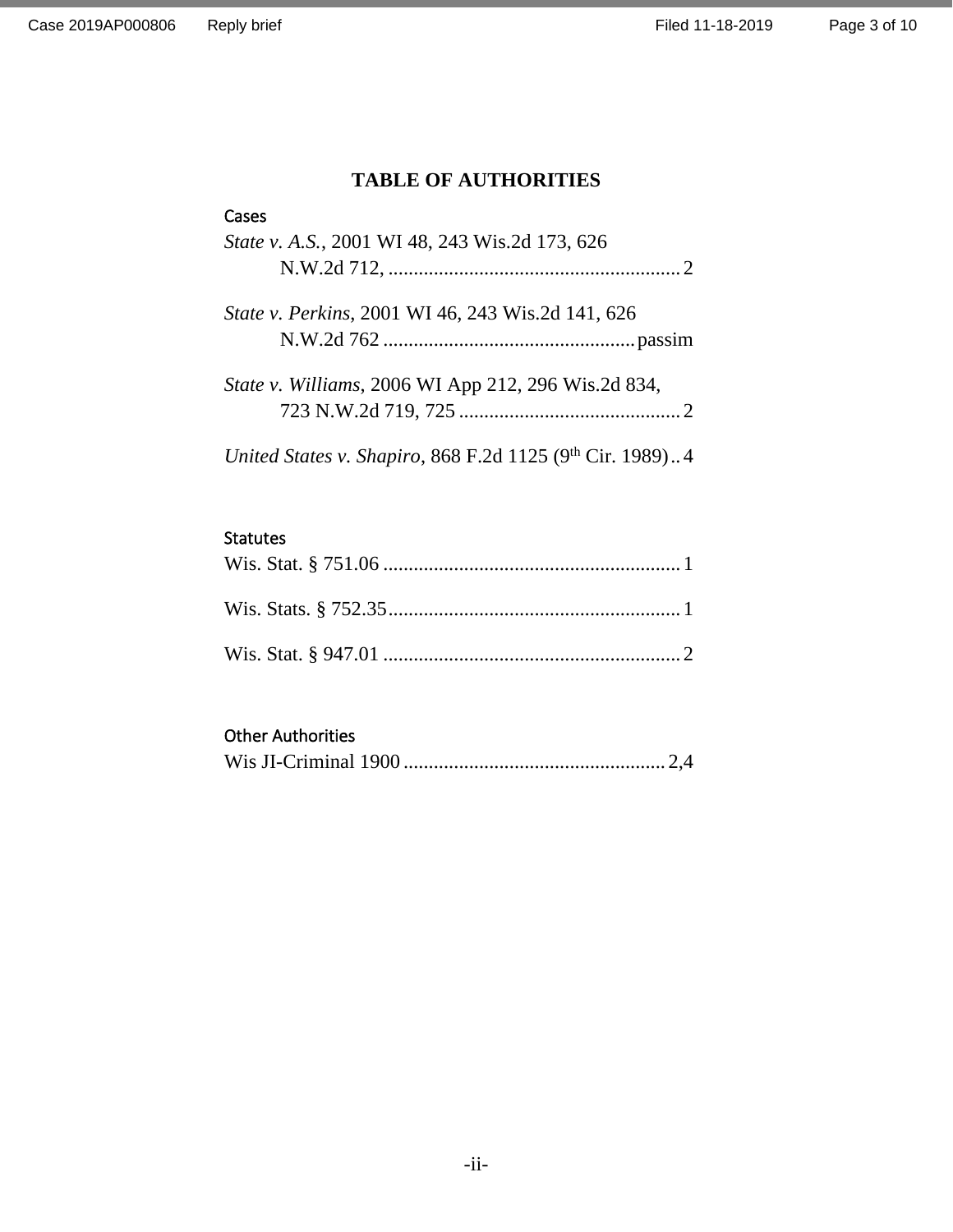#### **ARGUMENT**

**I. The issue of whether a true threat instruction should have been given, despite the absence of an objection from trial counsel, is appropriate for review for the same reasons given in** *State v. Perkins***.**

The State's Response Brief begins by arguing that the issue presented here has been waived. The problem for the State is that the trial prosecutor deliberately inserted a constitutional issue into the case, and that created a question of constitutional dimension that should have been resolved through the jury instructions.

In similar circumstances in *State v. Perkins*, 2001 WI 46, 243 Wis.2d 141, 626 N.W.2d 762 the Court held that Perkins had waived his right of review of any allegedly erroneous jury instruction. But it considered the issue nonetheless, stating:

> [T]his court may reverse a conviction based on a jury instruction regardless of whether an objection was made, when the instruction obfuscates the real issue or arguably caused the real controversy not to be fully tried. Reversal is available under Wis. Stat. § 751.06 at the discretion of this court.

2001 WI 46,  $\P$  12.<sup>1</sup> That same discretionary reversal authority resides in the Court of Appeals under Wis. Stats.  $\S 752.35$ <sup>2</sup>

<sup>1</sup> That statute provides, in pertinent part: "In an appeal in the supreme court, if it appears from the record that the real controversy has not been fully tried, or that it is probable that justice has for any reason miscarried, the court may reverse the judgment or order appealed from, regardless of whether the proper motion or objection appears in the  $record. \ldots$ ."

<sup>2</sup> That statute provides, in pertinent part: "In an appeal to the court of appeals, if it appears from the record that the real controversy has not been fully tried, or that it is probable that justice has for any reason miscarried, the court may reverse the judgment or order appealed from, regardless of whether the proper motion or objection appears in the  $record, \ldots$ ."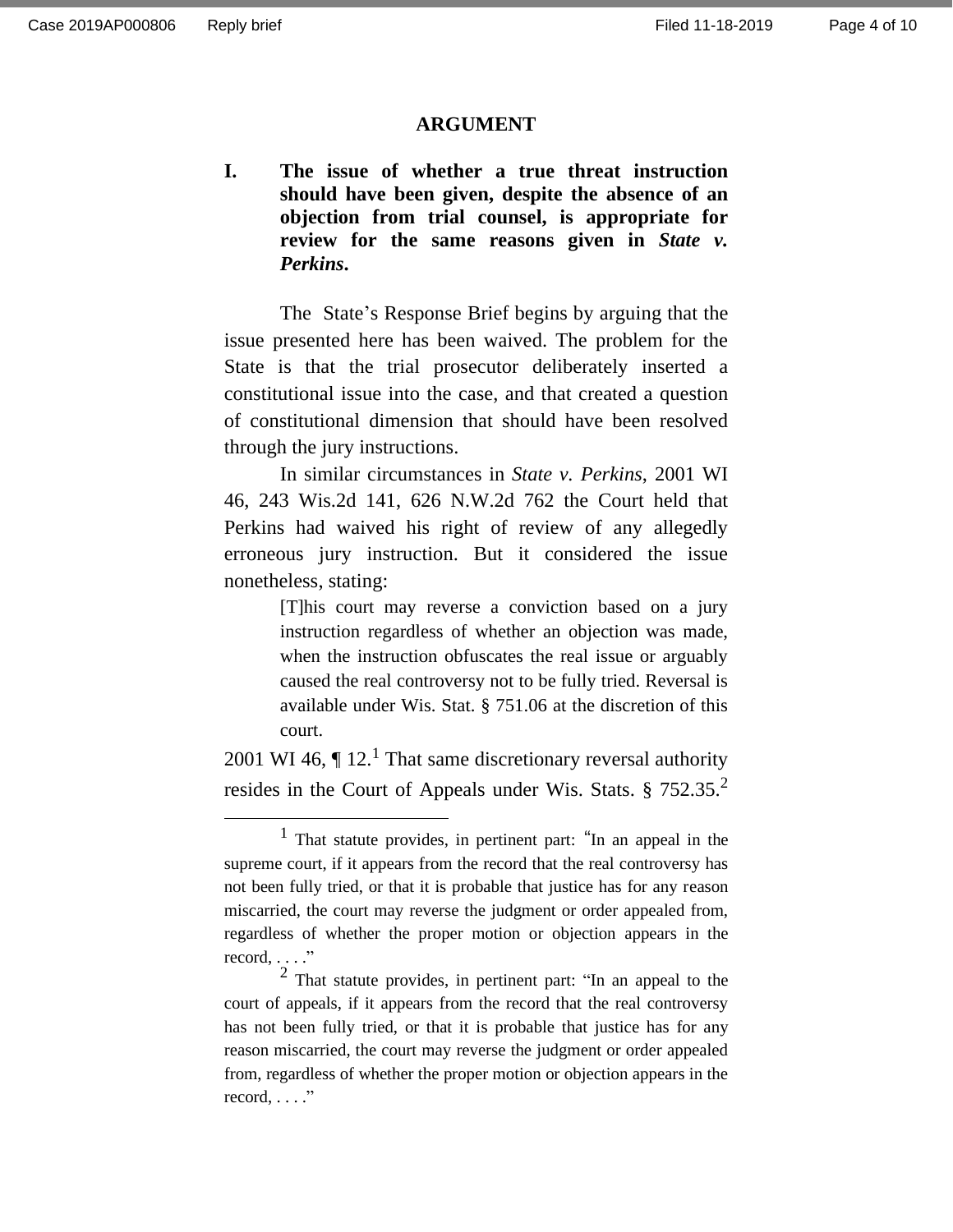"It is within our discretion to grant a new trial if the real controversy has not been fully tried. Wis. Stat. § 752.35." *State v. Williams*, 2006 WI App 212, ¶ 12, 296 Wis.2d 834, 845, 723 N.W.2d 719, 725.

The reason the Court in *Perkins* decided to exercise discretionary review, despite a defense waiver of the instruction error, was because it implicated "First Amendment case law relating to statutes criminalizing threats to persons." 2001 WI 46, ¶ 16.

> The question of law presented in this case is whether a new trial should be granted because *the jury instruction relating to the crime of threatening a judge failed to shield the defendant from a conviction based on constitutionally protected speech.*<sup>2</sup> We conclude that the jury instruction in this case was inadequate. The real controversy in this case has not been fully tried and the defendant is entitled to a new trial.

2001 WI 46, at ¶ 2. (Emphasis added.)

Under Wisconsin Criminal Jury Instruction – 1900, Disorderly Conduct, § 947.01, the concept of "otherwise disorderly conduct" encompasses threatening physical conduct or speech, "or both." That concept as it appears in the instruction therefore encompasses threatening speech. Here, the prosecution prosecuted Kaprisha Greer under the disorderly conduct statute for, in part, engaging in "otherwise disorderly conduct."

In *State v. A.S.*[, 2001 WI 48, ¶¶ 5-8, 243 Wis.2d 173,](https://1.next.westlaw.com/Link/Document/FullText?findType=Y&serNum=2001420155&pubNum=595&originatingDoc=Ibbaf5e23ff2711d983e7e9deff98dc6f&refType=RP&originationContext=document&transitionType=DocumentItem&contextData=(sc.Keycite))  [626 N.W.2d 712,](https://1.next.westlaw.com/Link/Document/FullText?findType=Y&serNum=2001420155&pubNum=595&originatingDoc=Ibbaf5e23ff2711d983e7e9deff98dc6f&refType=RP&originationContext=document&transitionType=DocumentItem&contextData=(sc.Keycite)) the prosecution against A.S. was based on a delinquency petition that alleged that A.S. "engage[d] in abusive *and otherwise disorderly conduct*...." 2001 WI 48, ¶ 5 (Emphasis added.), and the Supreme Court noted that "true threat" conduct falls within the rubric of the "otherwise disorderly conduct" element in Wis. Stat. § 947.01: "We conclude that under these circumstances such conduct supports a finding of probable cause of 'otherwise disorderly' conduct. Such violent threats are of the type that tend to disrupt good order…." An issue in the case then became whether A.S.'s threatening speech was "otherwise disorderly"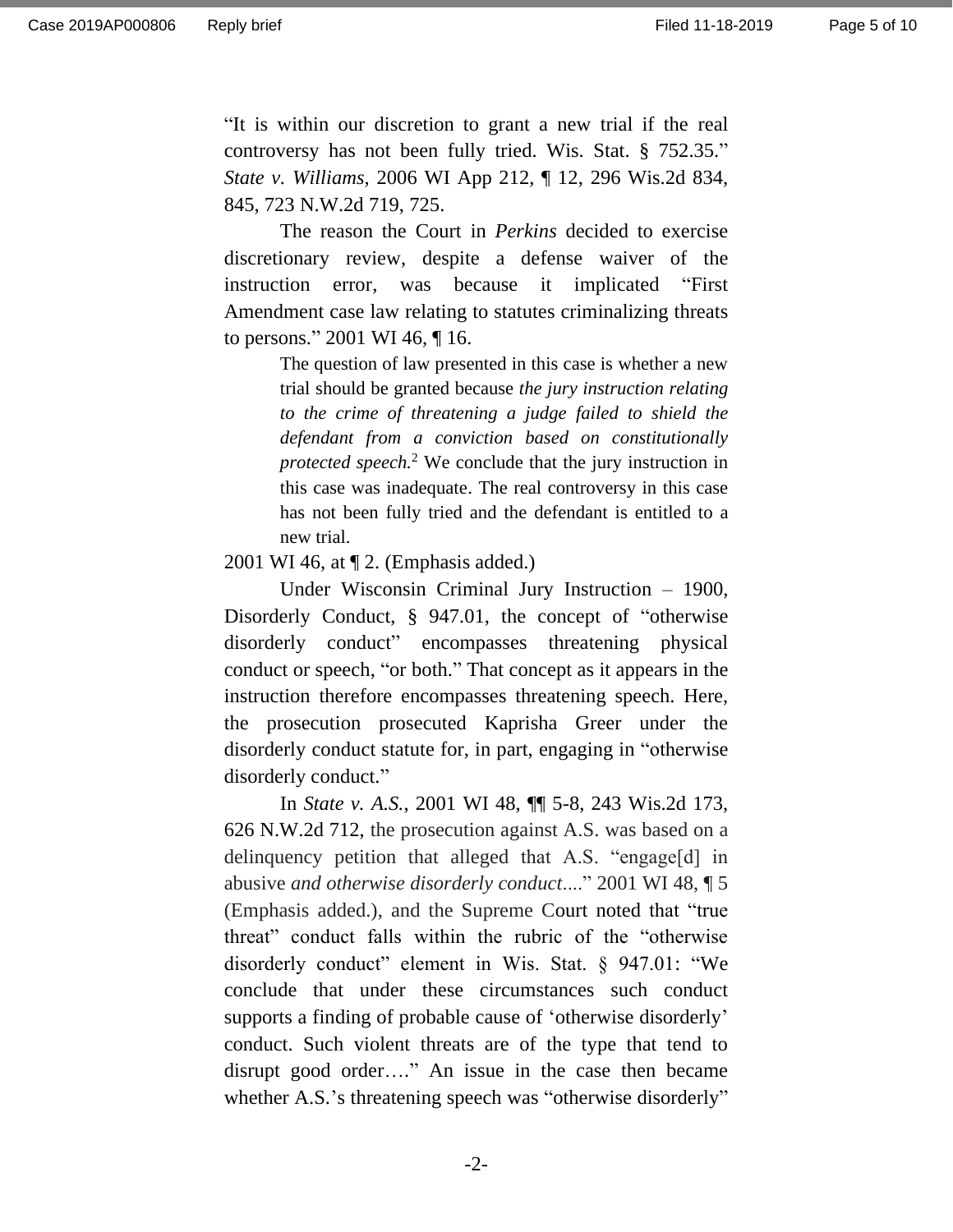speech which fell outside the protections of the First Amendment and [Article I, Section 3 of the Wisconsin](https://1.next.westlaw.com/Link/Document/FullText?findType=L&pubNum=1000260&cite=WICNART1S3&originatingDoc=I2a3692c1ff2611d983e7e9deff98dc6f&refType=LQ&originationContext=document&transitionType=DocumentItem&contextData=(sc.Search))  [Constitution.](https://1.next.westlaw.com/Link/Document/FullText?findType=L&pubNum=1000260&cite=WICNART1S3&originatingDoc=I2a3692c1ff2611d983e7e9deff98dc6f&refType=LQ&originationContext=document&transitionType=DocumentItem&contextData=(sc.Search))

These authorities show that Kaprisha Greer's case has raised a reviewable issue regarding an otherwise disorderly conduct" jury instruction that implicated constitutionally protected speech. Her case presents the same reasons and protected speech issues for review that existed in *Perkins*.

**II. The prosecutor and the complaining witness, who responded to a leading question from the prosecutor, deliberately injected the true threat theory into the case as a basis to convict Kaprisha Greer, despite the prosecutor's pretrial representation that he would not do so.**

The State's Response Brief next contends that the prosecution did not claim, as an alternative basis for disorderly conduct, that Kaprisha Greer had made a true threat. But Greer's opening brief at 10-15 shows how that State injected the issue into the case, despite pretrial representations to the trial court and to defense counsel that it would not do so.

It also bears mention that this conclusion is supported not only by the fact that the prosecutor launched a leading question that specifically asked JDH whether Greer had threatened him; it was JDH's answer, too, that then brought the true threat issue into the case because he declared, in answer to the leading question, that "the whole video is basically her threatening me . . . ." That video of what JDH described as a continuous threat was then was played in entirety (i.e., as a "whole" threat) to the jury. (Transcript of Trial Proceedings, June 4, 2016 at 94).

Then in its closing argument the prosecution referred the jury to the video recording -- twice. (Transcript of Trial Proceedings, June 5, 2016 at 57, 68). Accepting JDH's description, that meant that the jury saw and heard the "whole" threat when the prosecution played it, and then the prosecution referred back to it – twice – in its arguments.

Moreover, the precise statement which JDH focused on to show Greer's intent to harm him was her ambiguous statement: "I got something for you." (Transcript of Trial Proceedings, June 4, 2016 at 98). And this statement was then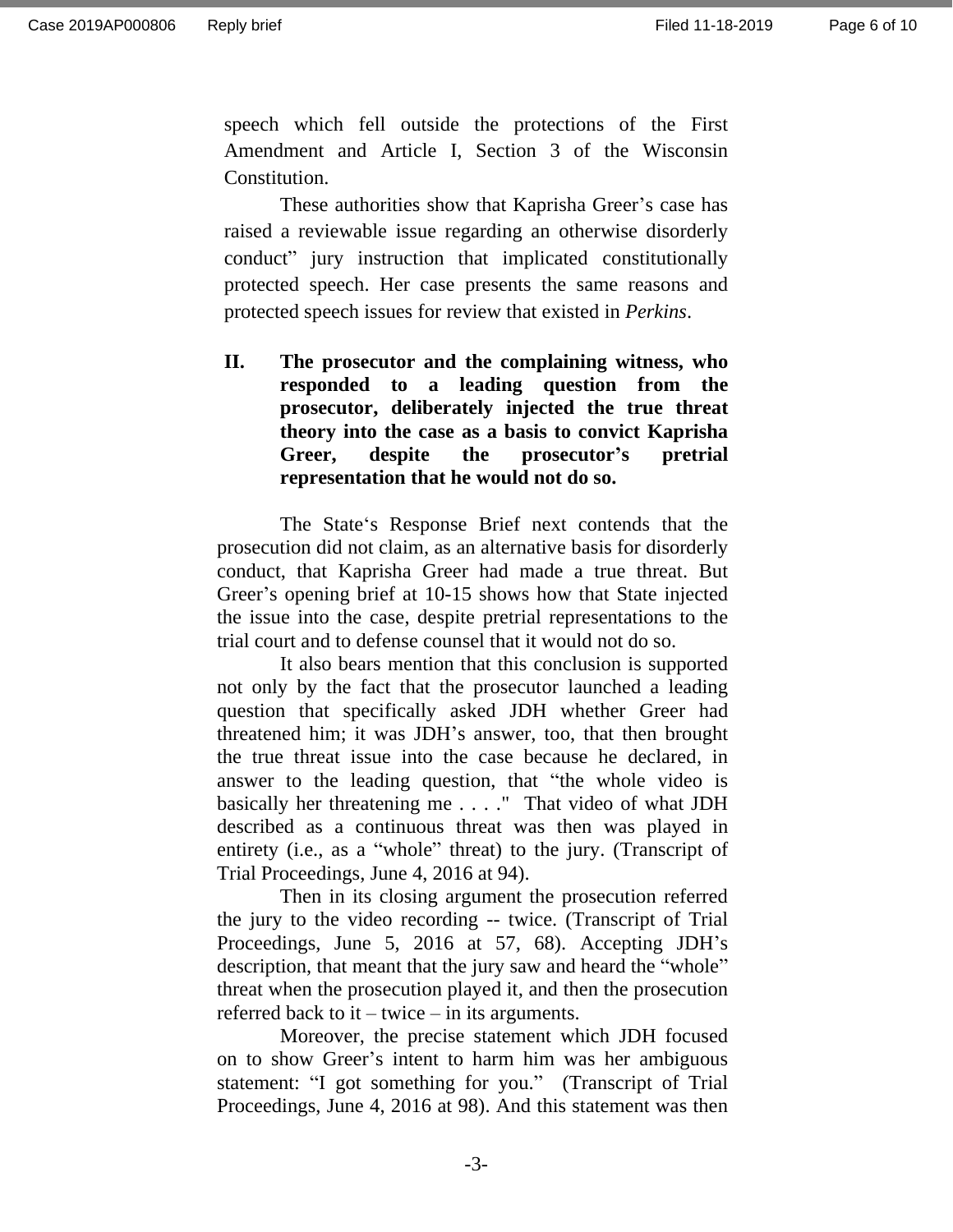alluded to by the prosecutor in his rebuttal closing argument. (Transcript of Trial Proceedings, June 5, 2016 at 69). The instructions asked the jury to determine whether Greer's speech was disorderly  $-$  in particular, "otherwise disorderly conduct."

The State, in fairness, cannot breach its pretrial stipulation that it would not pursue Kaprisha Greer for making a "true threat," and then provoke its victim-witness, through a leading question, to inject the issue directly into the case. See, e.g., *United States v. Shapiro*, 868 F.2d 1125, 1126 (9 th Cir. 1989) ("The prosecution then agreed 'not to offer evidence of Mr. Shapiro's prior felony conviction' . . . [T]he government struck a "foul blow" when it asked Shapiro questions he reasonably thought would not be asked.").

### **III. Omission of the true threat paragraph in the jury instructions was reversible error.**

Finally, the State's Response Brief contends any error arising from the combination of the prosecutor's breach of his pretrial stipulation not to present evidence that a true threat was made, with the omission of the WIS JI-Criminal 1900 "true threat" paragraph, was harmless error.

On the contrary, that instruction makes it clear the concept of "otherwise disorderly conduct" is directly part of the first element of the offense, as an alternative mode of committing the offense. Comment 1 to Wis JI-Criminal 1900 also makes it clear that "it is proper to instruct *on all alternatives that are supported by the evidence.*"

Within Wis JI-Criminal 1900 the instruction uses bold typeface to make it clear that the jury must be instructed in a particular fashion "where the state's case *relies on statements or conduct that may constitute a threat. . .* "(Emphasis added.) Greer has shown that the prosecution (and JDH) did just that – they relied on Greer's alleged statements as evidence of a threat to do harm to JDH.

In that context Justice Wilcox's concurring opinion in *Perkins* at ¶ 55, explains why it is not permissible to apply the harmless error analysis in these situations. "As explained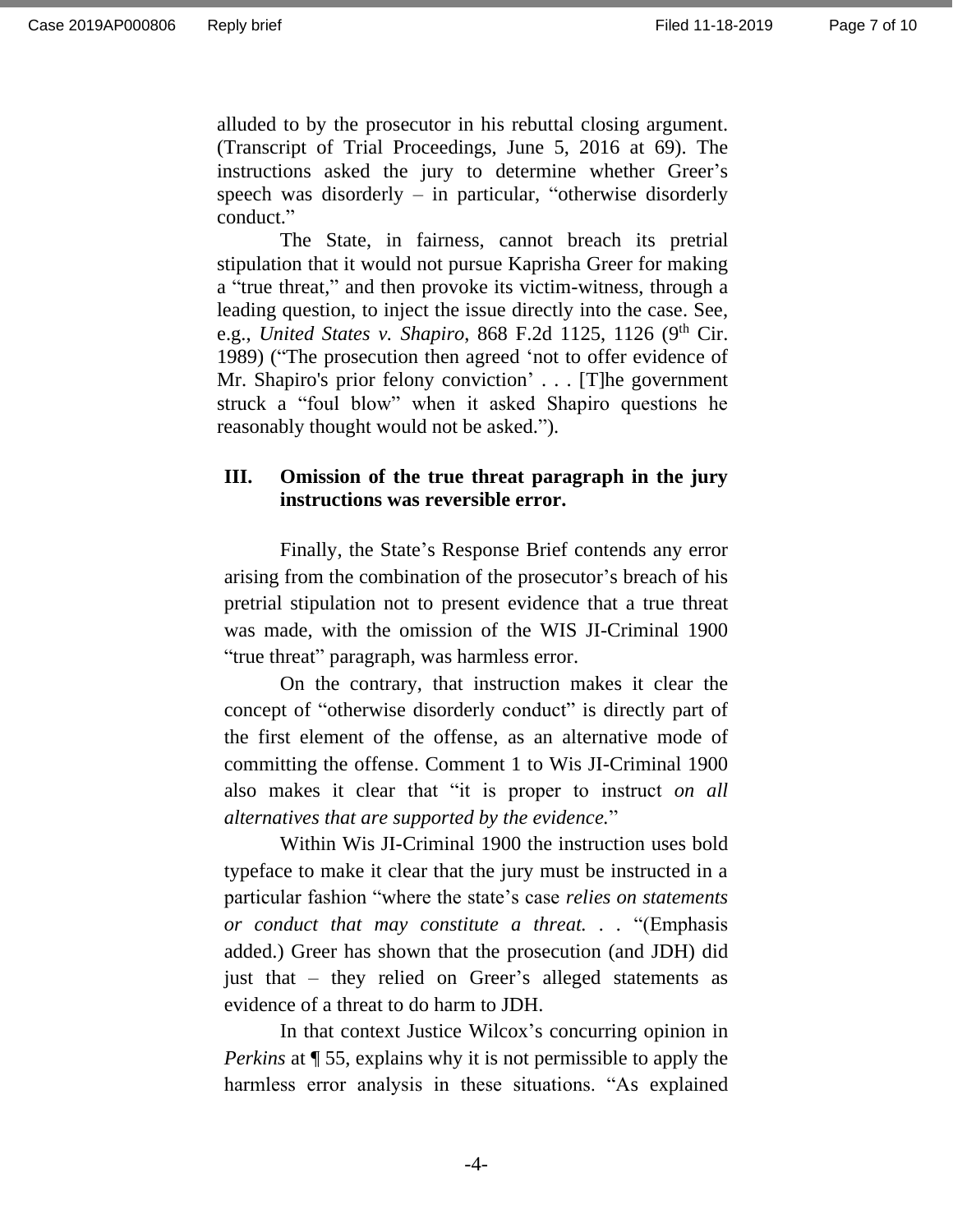above, *where jury instructions are devoid of explanation regarding an element of an alleged offense*, . . . there can be no jury verdict on that particular element and, therefore, harmless error analysis—which analyzes cases in terms of the jury verdict—is inapplicable."

Thus, the harmless error rule need not apply to the error in this case.

#### **CONCLUSION**

For the reasons stated above, Kaprisha Greer respectfully requests that this Court reverse the judgment of conviction and remand for a new trial.

Dated November 18, 2019 at Milwaukee, Wisconsin.

> James A. Walrath State Bar No. 1012151 LAW OFFICES OF JAMES A. WALRATH, LLC. 324 E. Wisconsin Ave., Suite 1410 Milwaukee, Wisconsin 53202 (414) 202-2300 jw@jaw-law.com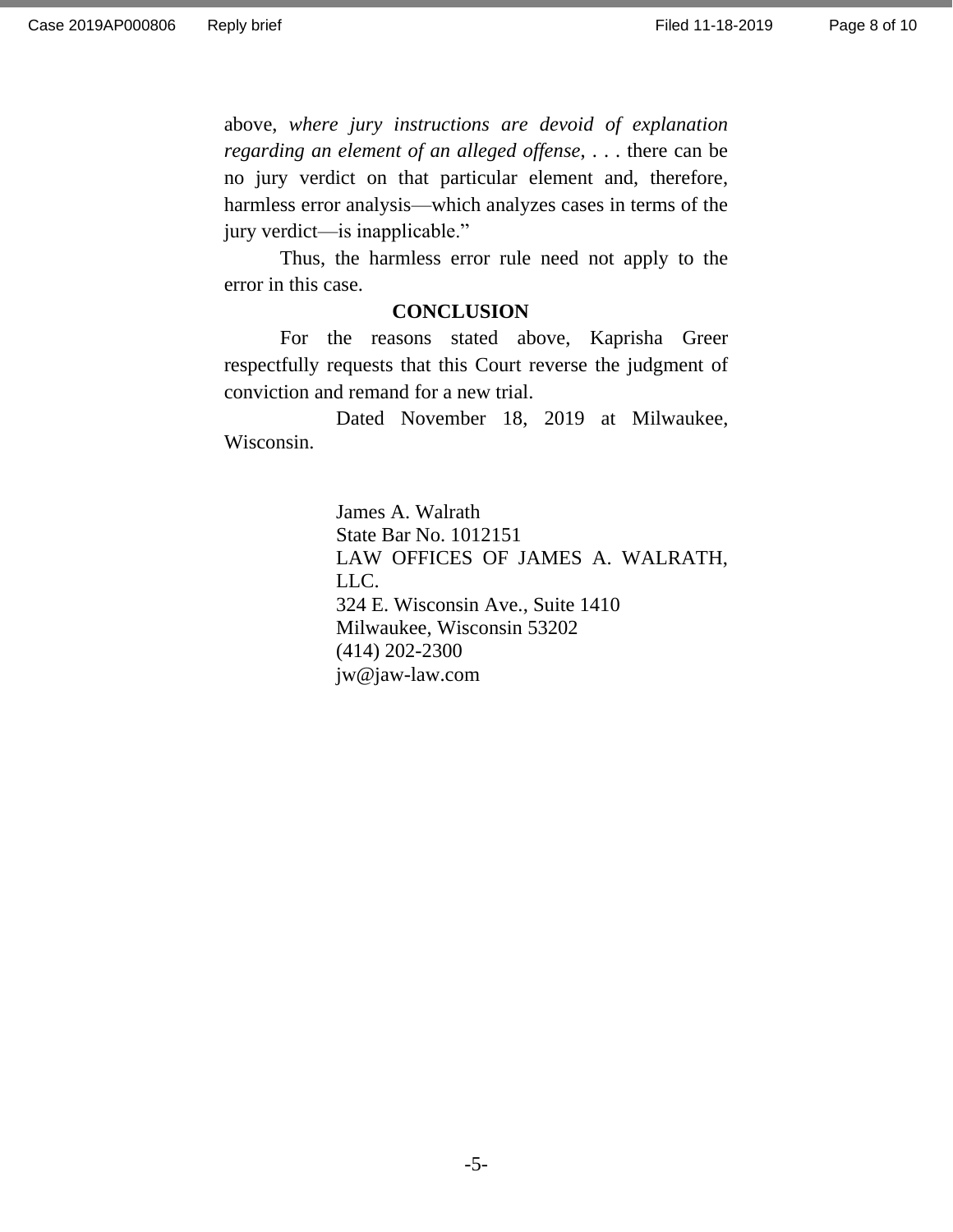#### **CERTIFICATION AS TO FORM/LENGTH**

I certify that this brief meets the form and length requirements of Rule 809.19(8)(b) and (c) in that it is: proportional serif font, minimum printing resolution of 200 dots per inch, 13 point body text, 11 point for quotes and footnotes, leading of minimum 2 points and maximum of 60 characters per line of body text. The length of the brief is 1,295 words.

Dated November 18, 2019.

Respectfully submitted,

State Bar No.1012151 324 East Wisconsin Avenue, Suite 1410 Milwaukee, WI 53202 414-202-2300 jw@jaw-law.com

## **CERTIFICATE OF COMPLIANCE WITH RULE 809.19(12)**

I hereby certify that:

I have submitted an electronic copy of this brief, excluding the appendix, if any, which complies with the requirements of § 809.19(12). I further certify that:

This electronic brief is identical in content and format to the printed form of the brief filed on or after this date.

A copy of this certificate has been served with the paper copies of this brief filed with the court and served on all opposing parties.

Dated November 18, 2019.

Respectfully submitted,

State Bar No.1012151 324 East Wisconsin Avenue, Suite 1410 Milwaukee, WI 53202 414-202-2300 jw@jaw-law.com